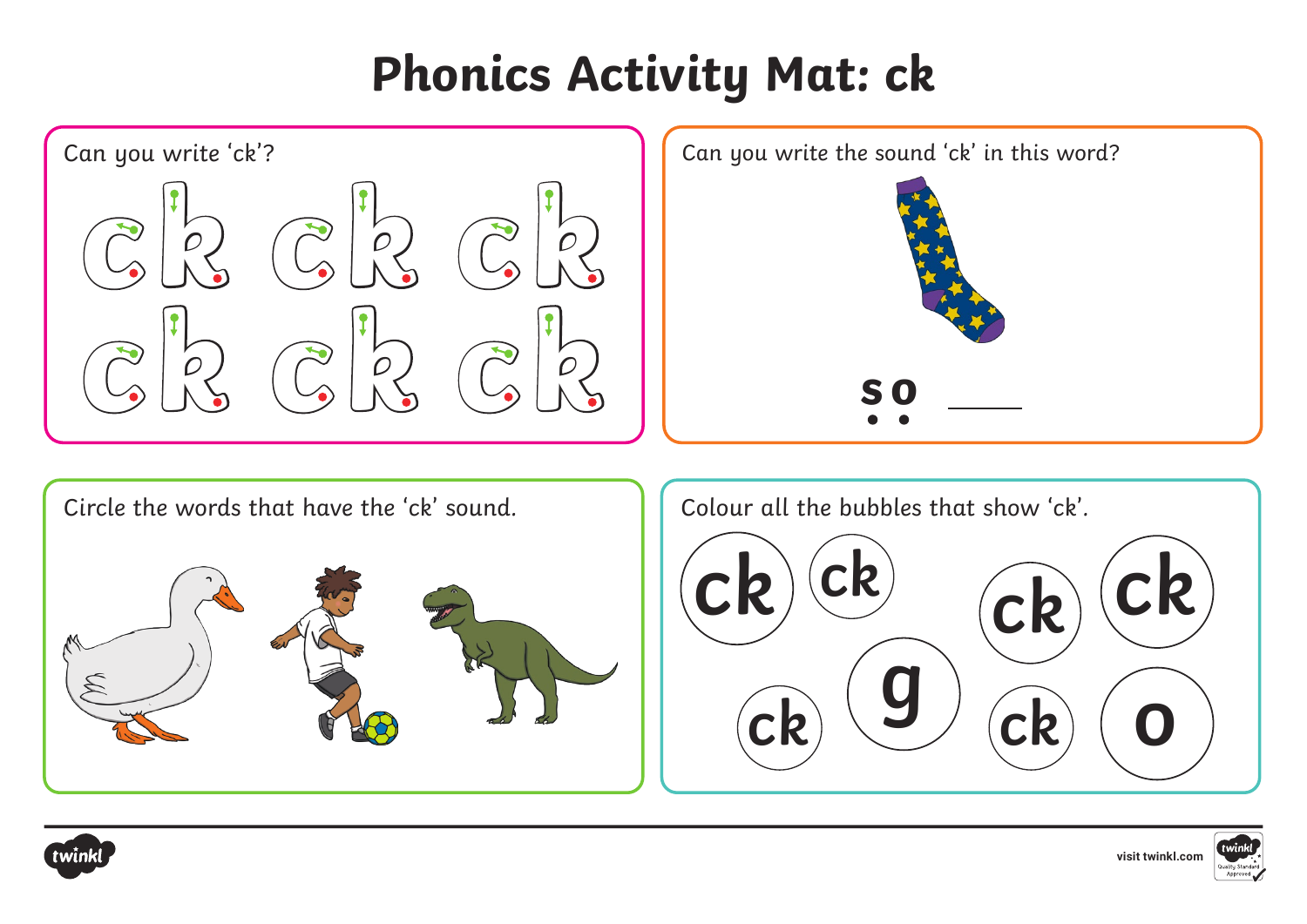### **Phonics Activity Mat: e**









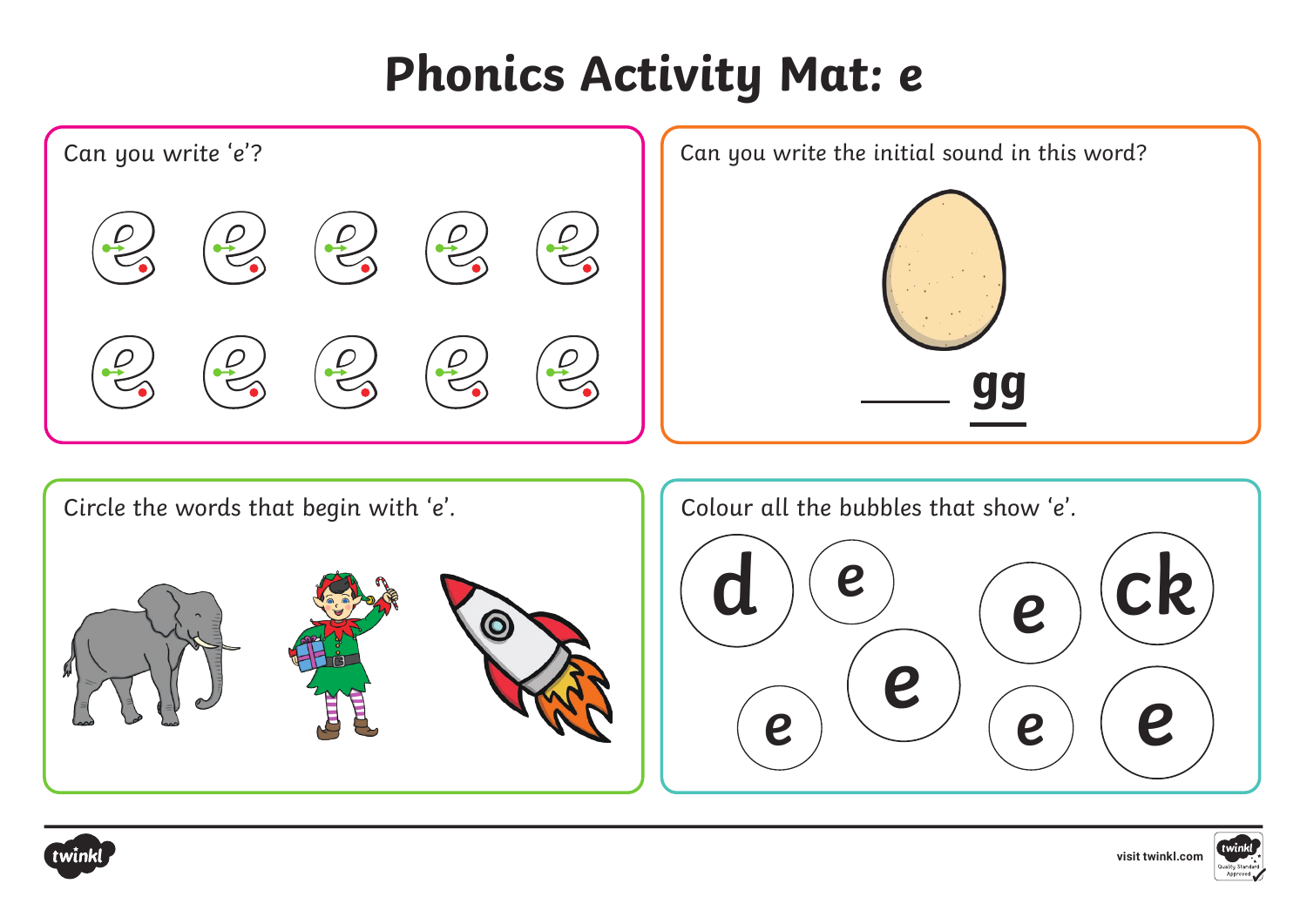### **Phonics Activity Mat: u**





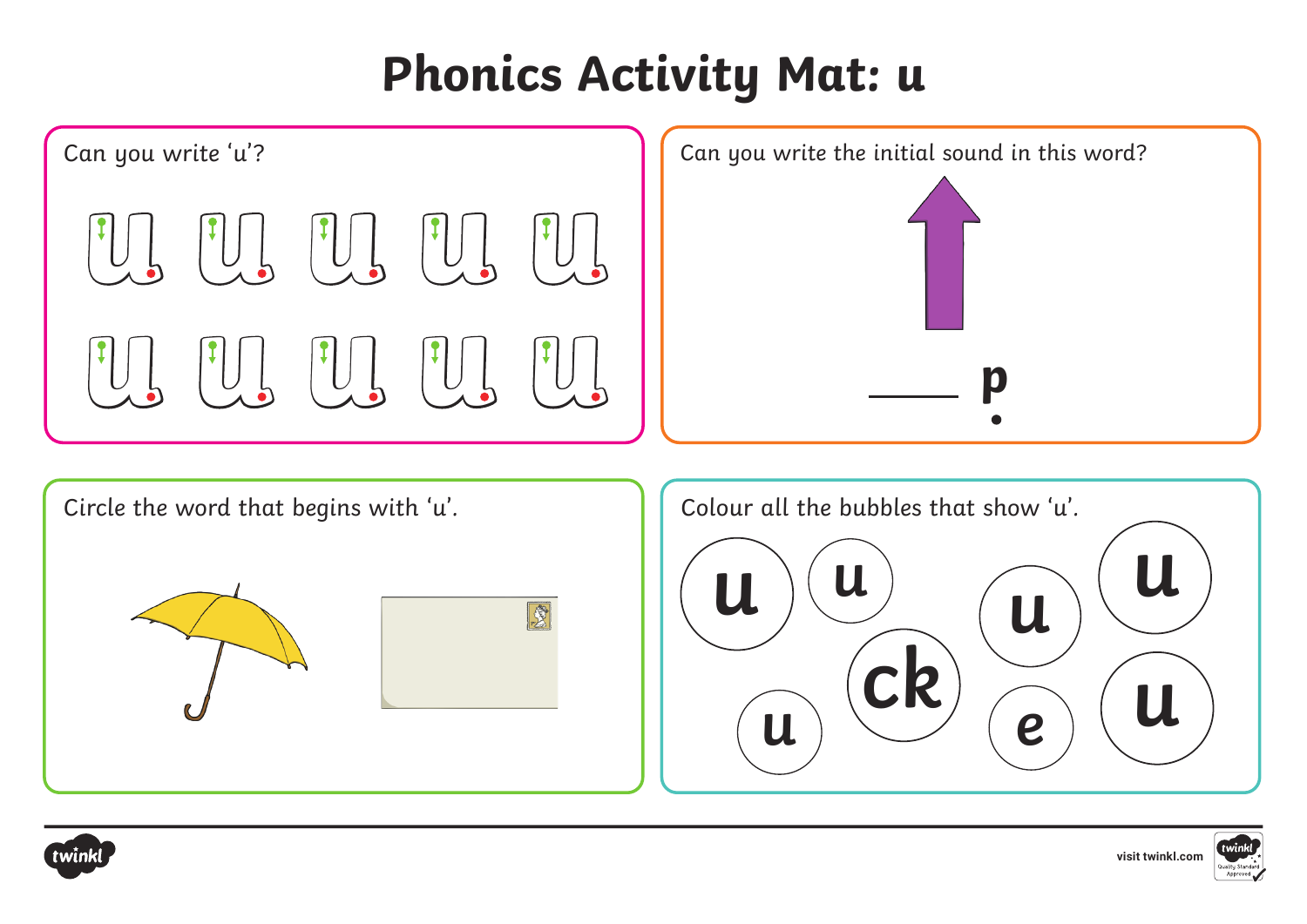# **Phonics Activity Mat: r**